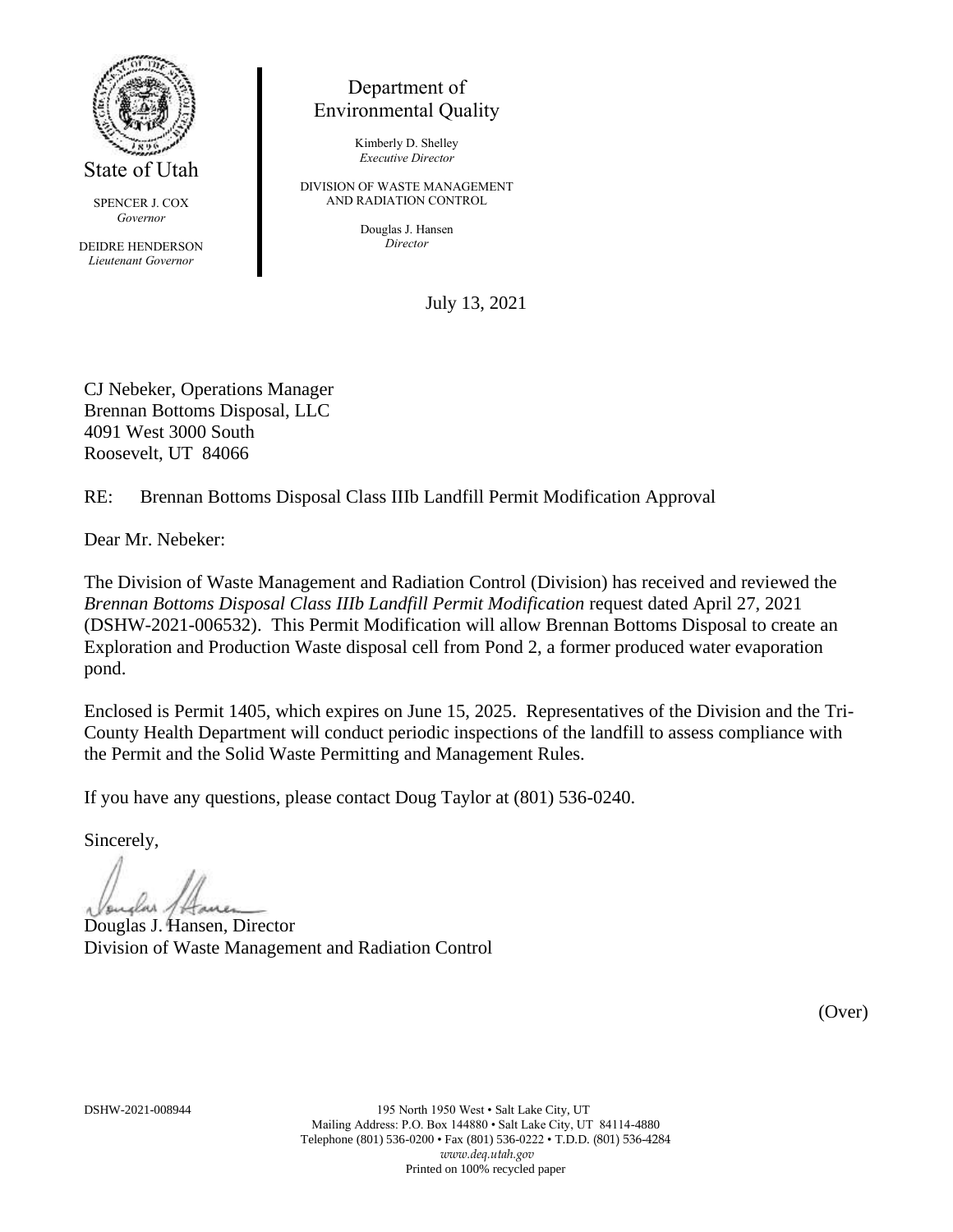### DH/DT/wa

Enclosure: Brennan Bottoms Disposal, LLC, Class IIIb Landfill Permit Modification

c: Kirk Benge, Health Officer, Tri-County Health Department Darrin Brown, Environmental Health Director, Tri-County Health Department Nathan Hall, P.E.,UDEQ District Engineer Kerry J. Spiroff, P.E., K. K. & E., LLC (Email) James A. Beckwith, James A. Beckwith, Inc., (Email)